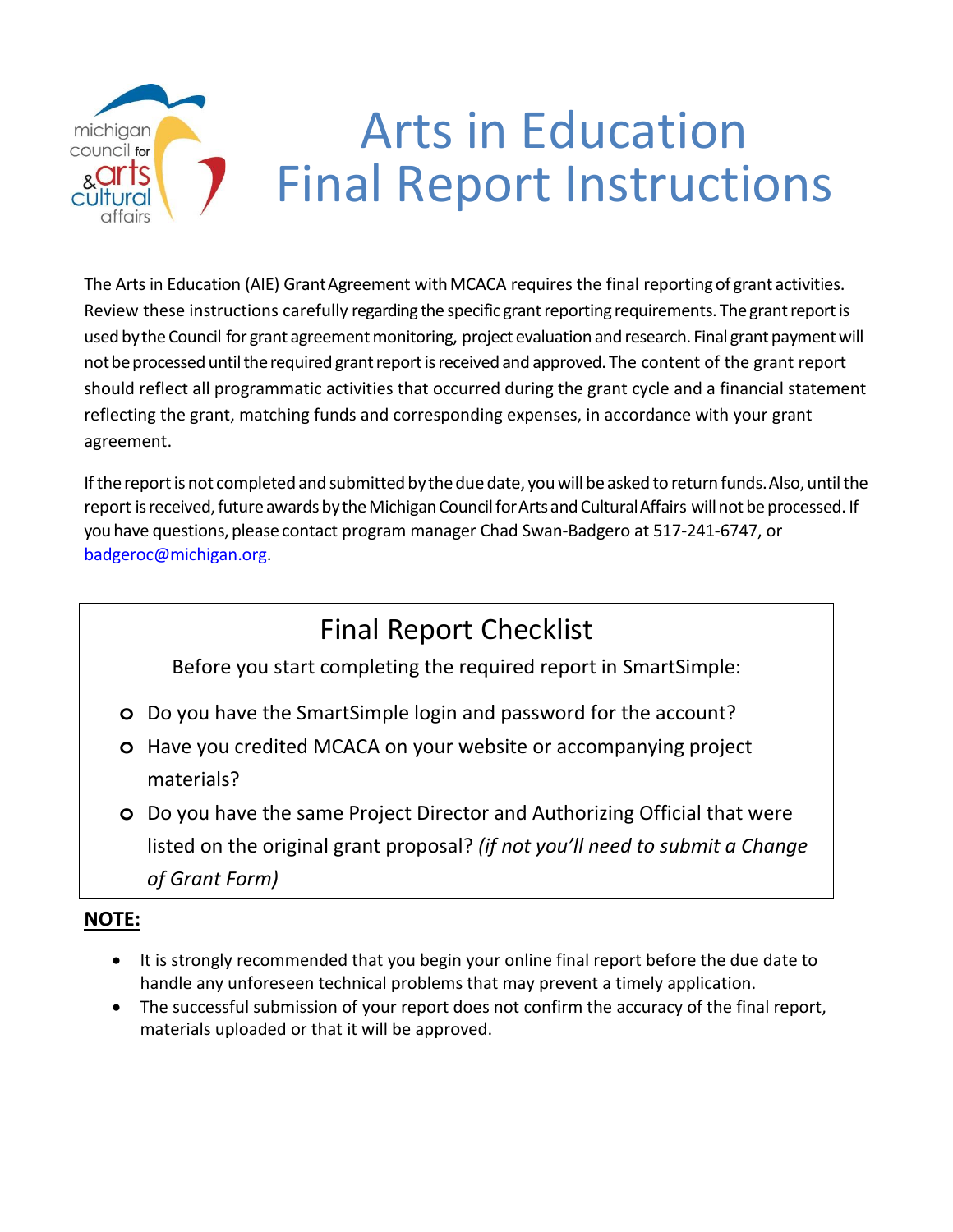## Final Report Overview

In order to complete the Final Report, the grantee must log into SmartSimple using the same credentials as were used to log in to create the original grant application. **Please do not create a new account.** Once logged in, the system will guide you through the five tabs that must be completed prior to submitting the final report. Please read the accompanying instructions or utilize the tooltips next to each question (indicated by a "?") to determine what each question is asking. Like the application, navigate the final report by clicking the tabs on the main page. At the bottom of each page is a "Save Draft" button ". Be sure to save your work often to avoid any loss of information. You'll need to complete all five tabs before submitting the final report.

## How to access/begin your final report

1) On the SmartSimple homepage select "Applications and Grants" in the upper right corner



2) Click on the "Awarded" tab then select "Open" on the right side of the grant award

| Use the tabs below to see your applications and grants in progress. If you have a grant and would like to upload letters to the Governor and<br>your local legislators, click the Acknowledgements tab. |                             |                                               |                                   |                                   |                                 |               |             |
|---------------------------------------------------------------------------------------------------------------------------------------------------------------------------------------------------------|-----------------------------|-----------------------------------------------|-----------------------------------|-----------------------------------|---------------------------------|---------------|-------------|
| IN PROGRESS (0)<br>SUBMITTED (0)                                                                                                                                                                        | <b>AWARDED (2)</b>          | NOT AWARDED (0)<br>CLOSED (0)                 | <b>ACKNOWLEDGEMENTS (2)</b>       |                                   |                                 |               |             |
| ு                                                                                                                                                                                                       |                             |                                               |                                   |                                   |                                 | $1-2$ of $2$  |             |
| <b>Organization Name</b><br>#                                                                                                                                                                           | Grant<br>÷<br><b>Number</b> | <b>Project Name</b>                           | <b>Application Type</b>           | <b>Amount</b><br><b>Requested</b> | <b>Amount</b><br><b>Awarded</b> | Status $\div$ |             |
|                                                                                                                                                                                                         | 210S2121                    |                                               | <b>Operational Support</b>        | \$25,000                          | \$12,500                        | Awarded       | <b>Open</b> |
|                                                                                                                                                                                                         | 21MG3128                    | Paint the Pavement (formerly<br>Intersection) | <b>Minigrants Arts</b><br>Project | \$3,000                           | \$1,750                         | Awarded       | Open        |

**My Applications** 

3) Click on "Final Reports" on the left side menu

|   | council.s<br>ants    |                |                               |                                                             |
|---|----------------------|----------------|-------------------------------|-------------------------------------------------------------|
|   | $New -$              |                | Actions $\blacktriangleright$ |                                                             |
| ⋒ | Main                 |                | 21MG3128                      |                                                             |
| 器 | <b>Contacts</b>      | $\overline{2}$ | Grant Number: 21MG3128        |                                                             |
| 圓 | <b>Organizations</b> |                |                               | <b>Status: Awarded</b>                                      |
| 圓 | <b>Final Reports</b> |                |                               | Type of Application: FY21 Region 05 Minigrants Arts Project |
| 圓 | Payment              | $\overline{2}$ | <b>Organization Name:</b>     |                                                             |
| 目 | <b>Grant Change</b>  |                | <b>Project Director:</b>      | ℯ                                                           |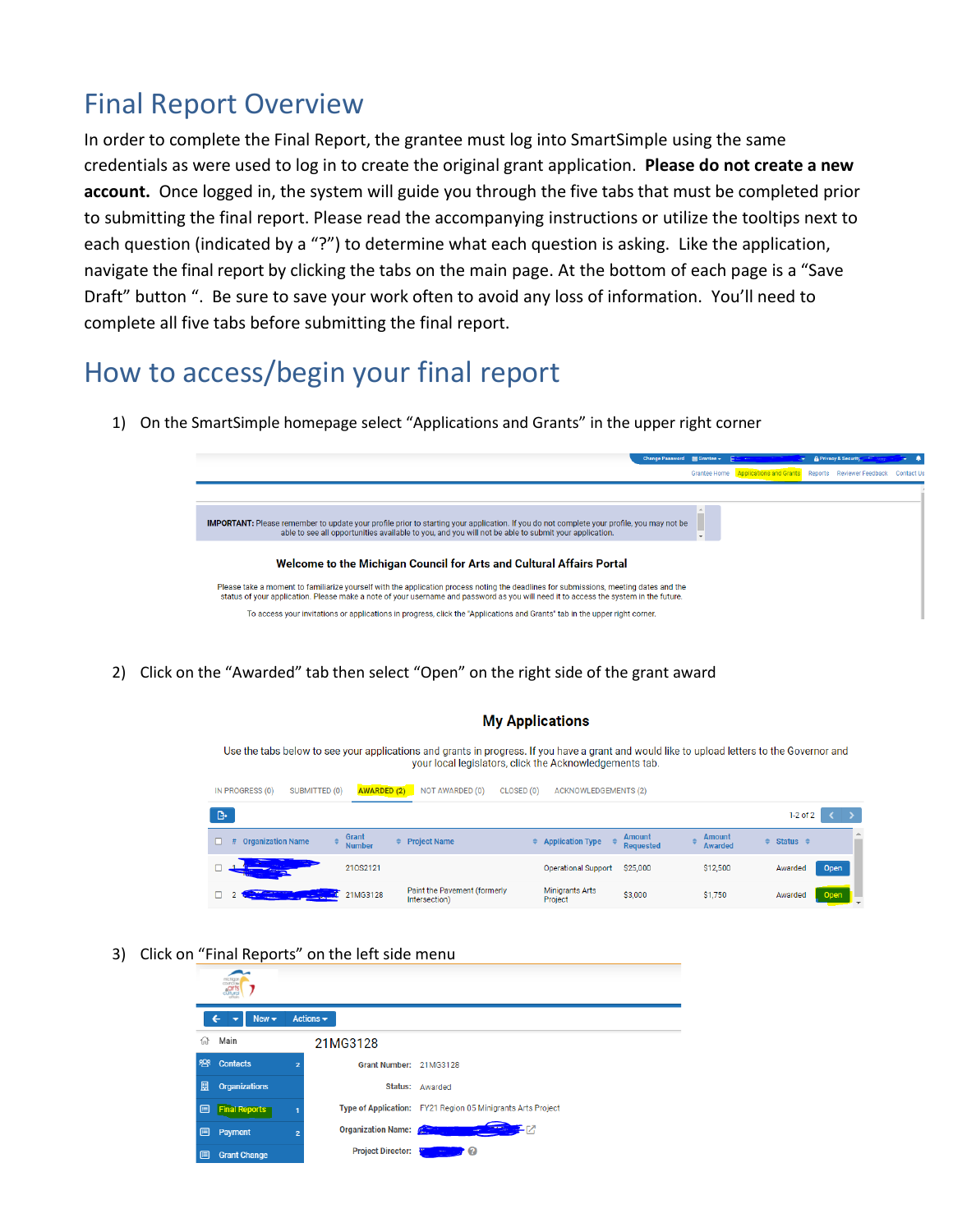4) Click on the grant award to open the final report

| <b>ZIMUJIZO</b> |                     |                          |                     |               |                                    |              |
|-----------------|---------------------|--------------------------|---------------------|---------------|------------------------------------|--------------|
|                 |                     |                          |                     |               |                                    | $1-1$ of $1$ |
| . .             | <b>Grant Number</b> | <b>Organization Name</b> | Type.               | $\div$ Status | $\Leftrightarrow$ Application Type | Due Date     |
|                 | 21MG3128            | CITY OF MOUNT PLEASANT   | <b>Final Report</b> | Draft         | Minigrants Arts Project            | 07/05/2021   |

### What is required in each section of the final report

Please be sure that all sections of the final report are completed before submitting. Below, are the steps to completing your final report.

#### "GENERAL" Tab:

Information in this section will be auto-filled from your original application. Review the information to ensure that it is still correct. If any of this info is incorrect, please fill out a *Change of Grant* form and send it to MCACA so contact data can be updated. You cannot move forward with the final report until this info is correct. If everything is correct, click "Save Draft" at the bottom of the screen and move on.

#### "REPORT DETAILS" Tab:

Review the information under "Project" to be sure the project description is correct. Then move on to the "Participation Summary" section. Work your way through each question. Instructions are explained under each question. When you've completed each question, click "Save Draft" at the bottom of the screen and move on.

#### "FINANCIAL" Tab:

Scroll down to the "Revenue and Expense Report" section and click on the blue "Open" button. This will open a budget form in a new window. Enter the actual project expenses and revenues from your project. You can use the budget from your original application as a guide. When you've completed the budget information, click "Save" and then click "Close" at the bottom of the screen and move on.

#### **As a reminder funding may ONLY be used for:**

- Artist fees
- In-state travel or lodging for artists
- Marketing
- Consumable supplies related to the instructional component of the project
- Field trip admission (excluding transportation) to museums, theaters, galleries, etc. for the core group of students *only* if it is integral to the instructional component of the residency and includes a guided lesson.

**Further,** please be aware that there are certain expense items that are not appropriate for MCACA funding.

#### **Those items are:**